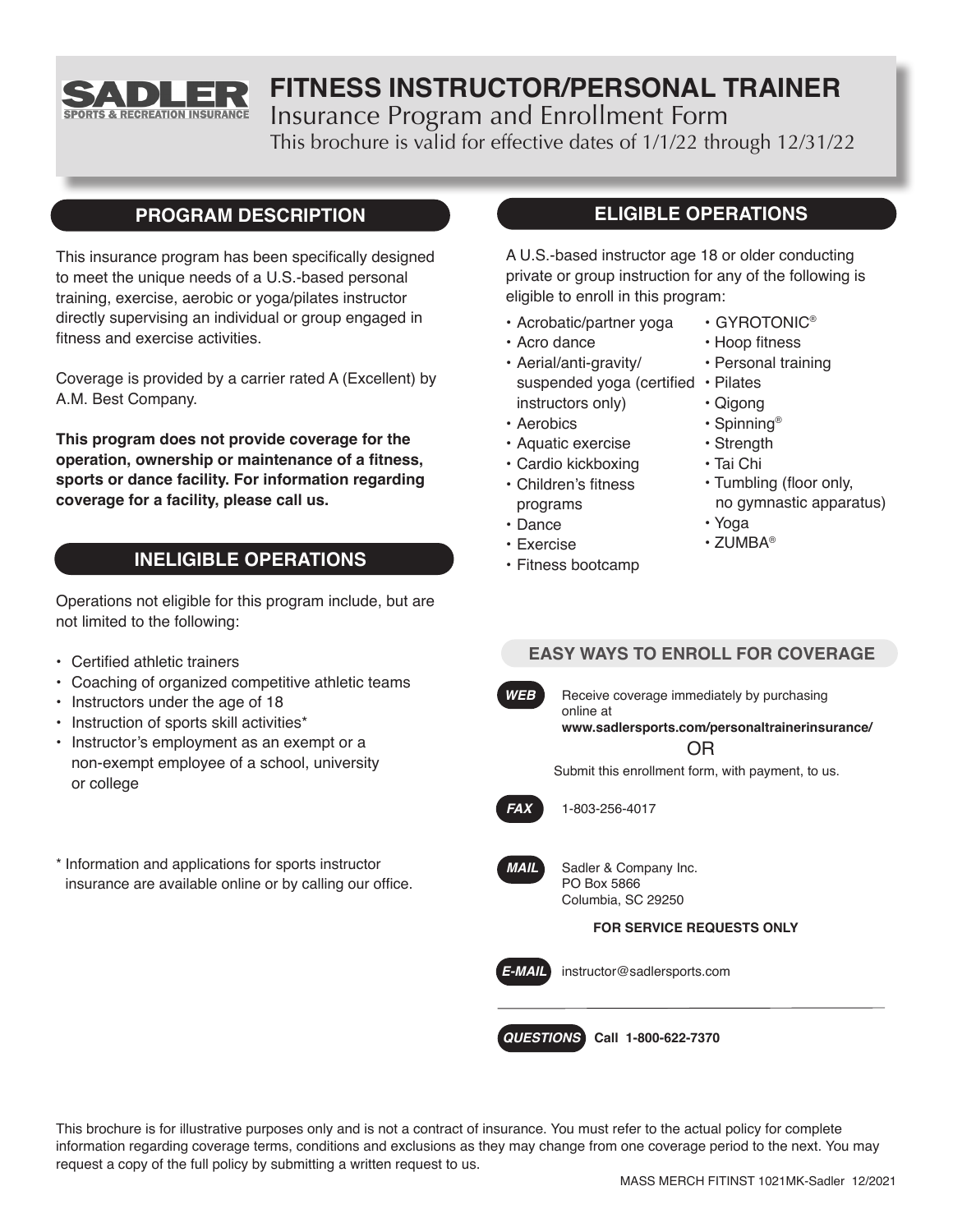## **EXCLUSIONS**

The following represent only some of the exclusions contained in this policy and state variations may apply.

- Abuse, molestation, or exploitation
- Amusement devices (e.g.: rides, slides, inflatables, bungees, climbing walls, dunk tanks)
- Communicable disease
- Cryogenic chambers/therapy
- Cycling (other than stationary)
- Cyber incident, data compromise and violation of statutes related to personal data
- Employment-related practices
- Instruction/activities held on or in open water (e.g.: lakes, ponds, ocean)
- Medical, therapy or health care services
- Operation, ownership or management of a fitness, dance or sports facility
- Physicals/stress testing
- Physical therapy, massage or salon services
- Sale or distribution of herbal medicinal and/or nutritional products
- Sexually transmitted disease
- Training programs for law enforcement, public safety and military personnel
- Those operations listed as ineligible
- Unmanned aircraft

| <b>Coverages</b>                                                  | <b>Option 1</b> | <b>Option 2</b> | <b>Option 3</b> | <b>Option 4</b> | <b>Option 5</b> |
|-------------------------------------------------------------------|-----------------|-----------------|-----------------|-----------------|-----------------|
| <b>Commercial General Liability (CGL)</b>                         | <b>Limits</b>   | Limits          | <b>Limits</b>   | Limits          | Limits          |
| Each Occurrence                                                   | \$1,000,000     | \$2,000,000     | \$3,000,000     | \$4,000,000     | \$5,000,000     |
| General Aggregate                                                 |                 |                 |                 |                 |                 |
| (Other than Products-completed Operations)                        | \$5,000,000     | \$5,000,000     | \$5,000,000     | \$5,000,000     | \$5,000,000     |
| Products-completed Operations Aggregate                           | \$1,000,000     | \$2,000,000     | \$3,000,000     | \$4,000,000     | \$5,000,000     |
| Personal and Advertising Injury                                   | \$1,000,000     | \$2,000,000     | \$3,000,000     | \$4,000,000     | \$5,000,000     |
| Bodily Injury to Participants                                     | \$1,000,000     | \$2,000,000     | \$3,000,000     | \$4,000,000     | \$5,000,000     |
| Professional Liability                                            | \$1,000,000     | \$2,000,000     | \$3,000,000     | \$4,000,000     | \$5,000,000     |
| Damage to Premises Rented to You                                  |                 |                 |                 |                 |                 |
| (Fire Legal Liability)                                            | 1,000,000<br>\$ | \$1,000,000     | 1,000,000<br>\$ | \$1,000,000     | 1,000,000<br>\$ |
| Medical Expense (other than participants)                         | \$<br>5,000     | \$<br>5,000     | \$<br>5,000     | \$<br>5,000     | \$<br>5,000     |
| Abuse, Molestation, or Exploitation Defense<br>Cost Reimbursement | \$<br>100,000   | \$<br>100,000   | \$<br>100,000   | \$<br>100,000   | \$<br>100,000   |
| Costs:                                                            |                 |                 |                 |                 |                 |
| Certified Instructor - 1 year                                     | \$<br>194.00    | \$<br>284.00    | \$<br>534.00    | \$<br>784.00    | 1,034.00<br>\$  |
| Certified Instructor - 2 years                                    | \$<br>338.00    | \$<br>499.50    | Not Available   | Not Available   | Not Available   |
| Non-Certified Instructor - 1 year                                 | \$<br>245.00    | \$<br>360.00    | \$<br>610.00    | \$<br>860.00    | \$1,110.00      |
| Non-Certified Instructor - 2 years                                | \$<br>429.00    | \$<br>636.00    | Not Available   | Not Available   | Not Available   |

**COVERAGES AND LIMITS**

\*Costs include premium and a \$15 risk purchasing group administration fee

Coverage provided under this program includes:

**Commercial General Liability with Enchancement Endorsement** – coverage which protects the insured against liability claims for bodily injury and property damage arising out of premises, operations, products and completed operations and personal and advertising injury.

**Bodily Injury to Participants Liability** – coverage which offers protection against bodily injury liability claims brought by persons participating in fitness/exercise activities under the direction of the insured.

**Professional Liability** – provides protection against wrongful acts (negligent act, error, omission or breach of duty in the discharge of fitness/exercise activities) that occur under the operations of the insured.

**Abuse, Molestation, or Exploitation Defense Cost Reimbursement** – Although claims arising out of abuse, molestation or explotation are excluded under this policy, this coverage (subject to the specific terms of this endorsement) reimburses you for up to \$100,000 for defense costs resulting from alleged abuse, molestation, or exploitation claims.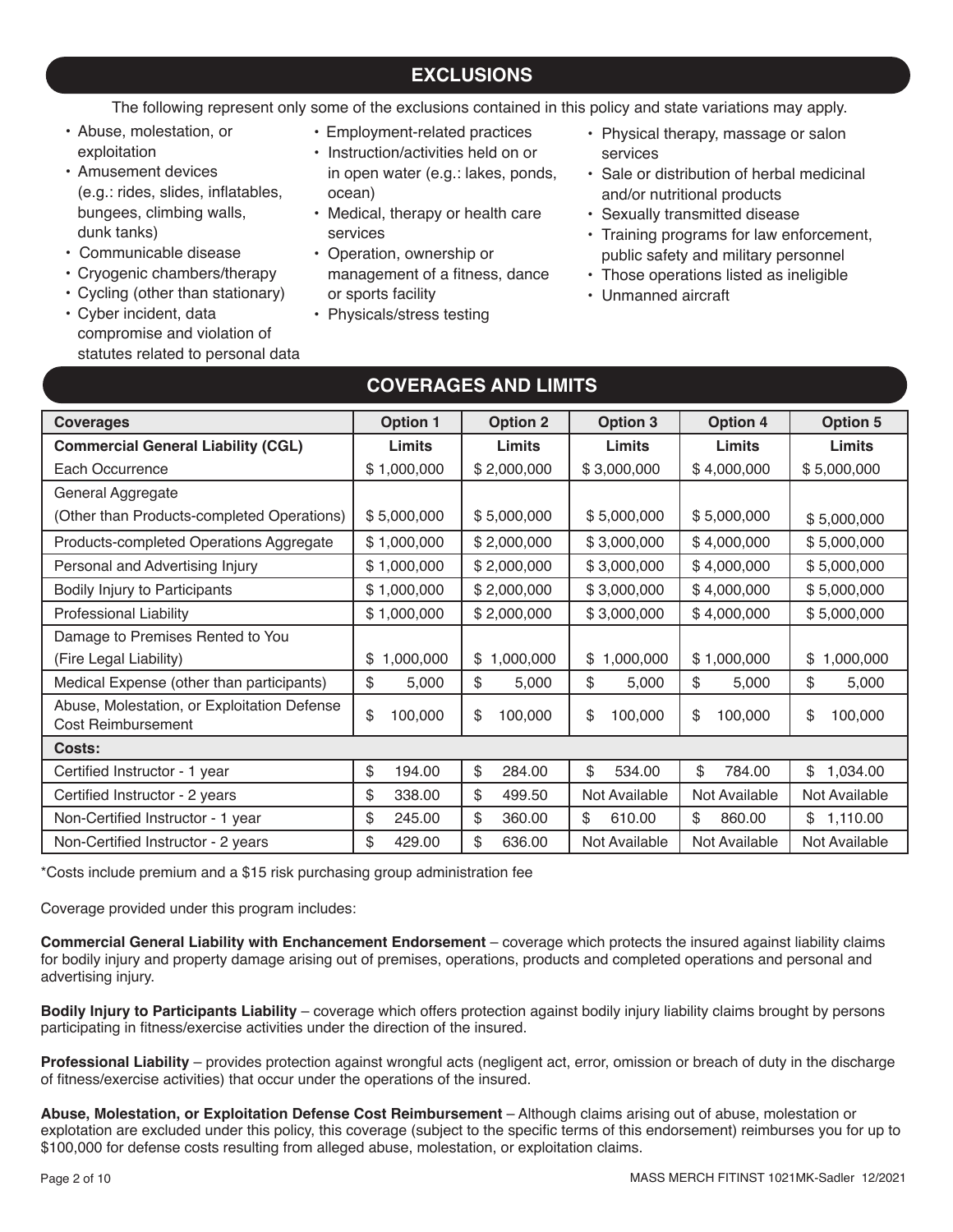- **1. Can I apply for coverage over the phone?** Unfortunately, we are not able to accept your enrollment information over the phone at this time. You can apply for coverage online or by completing an enrollment form and submitting it to us via fax or mail.
- **2. What is a general aggregate?** This is the maximum amount to be paid out in any policy period for all losses.
- **3. What types of fitness certifications are acceptable to obtain the premium discount?** An acceptable certification or accreditation program is one that establishes standards and guidelines for the delivery of quality and professional fitness services as well as the development of ethic statements for fitness professionals. An individual will take a series of classes with testing at the end to become a certified professional in a fitness program. Normally to maintain certification yearly continuing education classes are required. A few examples of acceptable certifications are: AFAA, ACE, NAFTA, NASM, NESTA, ISSA, Cooper Institute, Yoga Alliance and Stott Pilates (SPX).
- **4. What are certificate requests? How do I complete this section on the enrollment form?**

A certificate is a document prepared by us providing you evidence of insurance. You will automatically receive a certificate providing proof of coverage once coverage is bound. You only need to complete the certificate request section if you have been asked to provide another certificate, to an entity such as the facility where you work.

**5. I have been asked by the facility that I instruct at to add them as an "additional insured" to my policy. What does this mean and how do I do that?**

An additional insured is an entity which has an insurable interest for claims arising out of your negligence as the named insured. Such possible entities are a landlord or sponsor. By providing an entity additional insured status they now are entitled to defense and indemnity (if policy limits have not been exhausted) under your policy with no responsibility for premium payments.

You can add an entity as an additional insured under the certificate request section of the enrollment form. Please remember to provide their complete name, address and relationship to you. All requests must be in writing.

### **6. Will I receive a policy after I submit the enrollment form?**

No. You will receive a certificate of insurance as proof of coverage. Coverage is offered exclusively through Sports, Leisure and Entertainment Risk Purchasing Group (RPG). The RPG receives a master policy from the insurance company. Submission of this enrollment form confirms your desire to receive coverage through the RPG. Each member receives their own certificate of insurance as their evidence of coverage. The limits of insurance apply individually to each member–there are no shared limits of liability with any other members. A copy of the RPG master policy can be requested in writing to: Sadler & Company Inc. PO Box 5866, Columbia, SC 29250 or instructor@sadlersports.com.

### **7. Do I have coverage for virtual training?**

Coverage does extend to incidental virtual training provided by you (the named insured) to your clients/ members. The policy is intended to extend bodily injury coverage for training available to your clients/ members only (through a private platform such as a password protected website or a closed Facebook group) - Coverage does not extend to any training material that is accessible to the general public.

Reasonable precautions should be taken when assessing potential new clients/members online, including but not limited to: health assessments, waivers/release forms, and interviews prior to instruction or training. We encourage you to consult with an attorney to consider special waiver/release agreements that will apply specifically to virtual training.

Virtual training/instruction does not extend to any training/instruction that includes gymnastic apparatuses, tumbling, or stunting (including pyramids), or in-water activities. We do not provide coverage for cyber liability, so if you are taking payment or collecting personal information online and it is compromised, there would be no coverage under the general liability policy.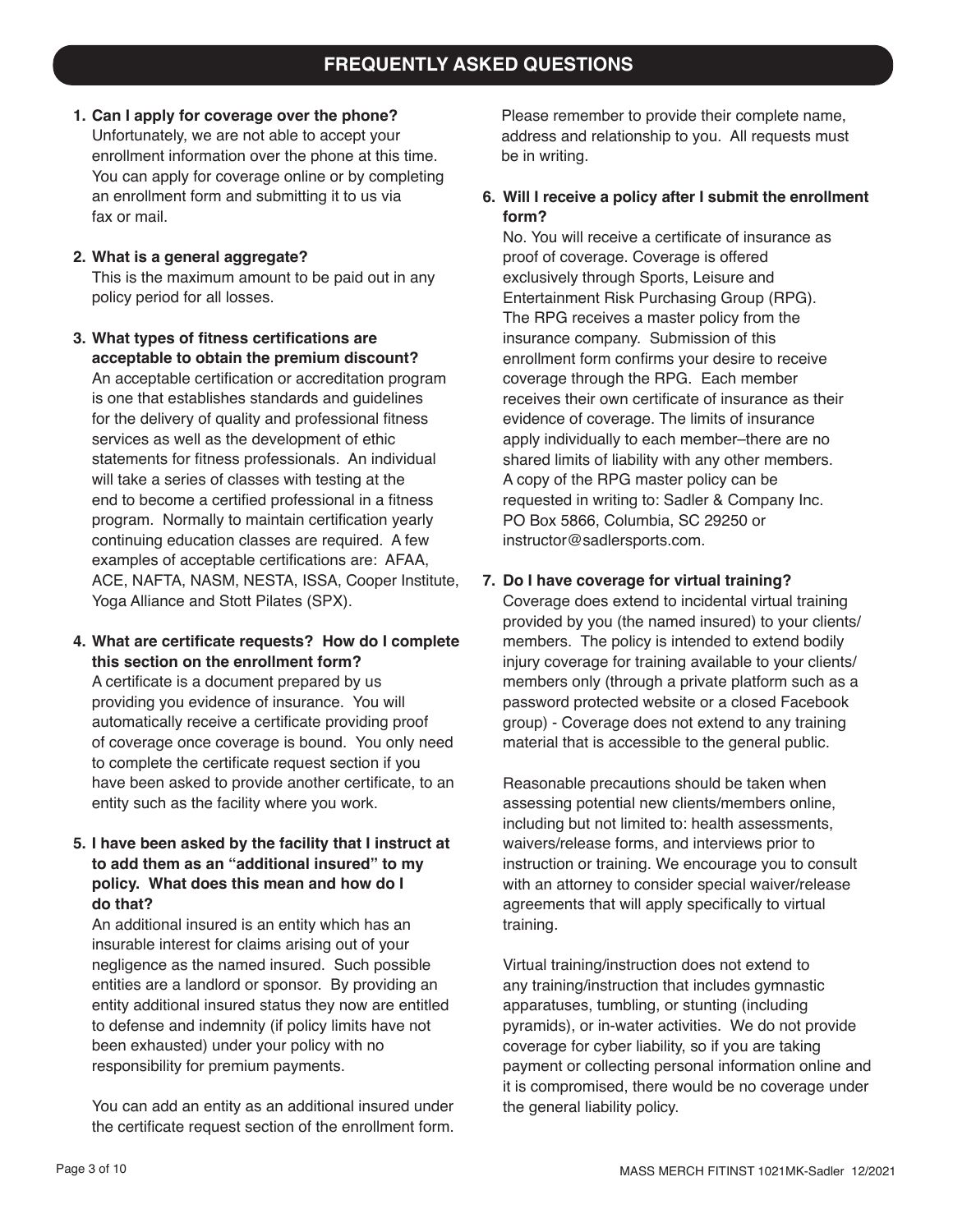## **Enrollment Form - Fitness Instructor/Personal Trainer Insurance**

RECREATION INSURANCE TThis brochure is valid for effective dates of  $1/1/22$  through  $12/31/22$ 

Completion of this enrollment form confirms your desire to obtain insurance through the Sports, Leisure and Entertainment Risk Purchasing Group. A risk purchasing group (RPG) provides group purchasing power for similar risks resulting in potential advantageous coverage terms, competitive rates, risk management bulletins, and rewards for favorable group loss experience. An RPG administration fee may be charged. The submission of this enrollment form and/or the acceptance of payment does not guarantee coverage. Certain operations are not eligible for coverage by this program. We reserve the right to decline any request for coverage.

### **TO AVOID PROCESSING DELAYS, PLEASE: 1. Complete all sections (print legibly)**

**2. Sign and date where required**

**3. Remit completed enrollment form (pages 4 - 10) with payment**

## **GENERAL INFORMATION**

 $\bigcirc$  I am a new account  $\bigcirc$  I am renewing my coverage

| Instructor's name (as it should appear on the policy):                                                                                                                             |            |           |  |
|------------------------------------------------------------------------------------------------------------------------------------------------------------------------------------|------------|-----------|--|
|                                                                                                                                                                                    | First name | Last name |  |
| (additional name(s) under which the named insured operates)                                                                                                                        |            |           |  |
|                                                                                                                                                                                    |            |           |  |
|                                                                                                                                                                                    |            |           |  |
| Phone: $(\_\_\_\_)$                                                                                                                                                                |            | Fax: (    |  |
|                                                                                                                                                                                    |            |           |  |
| (By listing an email address, you are giving us permission to contact you by email about your policy. Refer to page 7 of the application for Electronic<br>Disclosure and Consent) |            |           |  |

### **DATES**

Coverage will begin the day after the completed enrollment form and premium are received and approved by us, or on a later date you specify below. (If renewing coverage, please provide the expiration date of your current policy.)

 $\bigcirc$  Start my coverage on this date: \_\_\_\_\_ / \_\_\_\_\_ / \_\_\_\_\_\_

## **BUSINESS INFORMATION**

1. Type of instructor (check all that apply):

| $\cup$ | Acro dance<br>Acrobatic/partner yoga<br>Aerobics<br>Aerial/anti-gravity/<br>suspended yoga<br>(certified instructor only)<br>Other (subject to approval): ____________ | Aquatic exercise<br>Cardio kickboxing<br>$\cup$<br>Children's fitness<br>programs<br>Dance<br>$\bigcirc$ Exercise<br>Fitness bootcamp<br>$\Omega$ | <b>GYROTONIC®</b><br>Hoop fitness<br>$\cup$<br>Personal training<br>$\cup$<br>Pilates<br>Qigong<br>Spinning <sup>®</sup> | Strength<br>Tai chi<br>$\bigcirc$ Tumbling (floor only, no<br>gymnastic apparatus)<br>$\bigcirc$ zumba®<br>Yoga |  |
|--------|------------------------------------------------------------------------------------------------------------------------------------------------------------------------|---------------------------------------------------------------------------------------------------------------------------------------------------|--------------------------------------------------------------------------------------------------------------------------|-----------------------------------------------------------------------------------------------------------------|--|
|        | 2. Are you age 18 or older?<br>3. Do you own or operate your own fitness or dance studio and/or have<br>employees/volunteers?                                          |                                                                                                                                                   |                                                                                                                          | () Yes () No<br>$\bigcirc$ Yes $\bigcirc$ No                                                                    |  |

 (If yes, this program only provides coverage for your operations as an instructor. It does not extend to your employees or anyone performing instruction or training on your behalf, nor does it apply to the operation of a studio/facility)

- 4. Do you provide instruction of sports skills? The Manuson Common North State  $\overline{O}$  Yes  $\overline{O}$  No
	- (Sports skills instructors should apply for coverage through our Sports Instructor Insurance Program.)

Coverage is not provided for an instructor's employment as an exempt or non-exempt employee of a school, university or college; for the coaching of organized competitive athletic teams; for activities of a certified athletic trainer; for instructors under the age of 18; and for instruction of sports skill activities.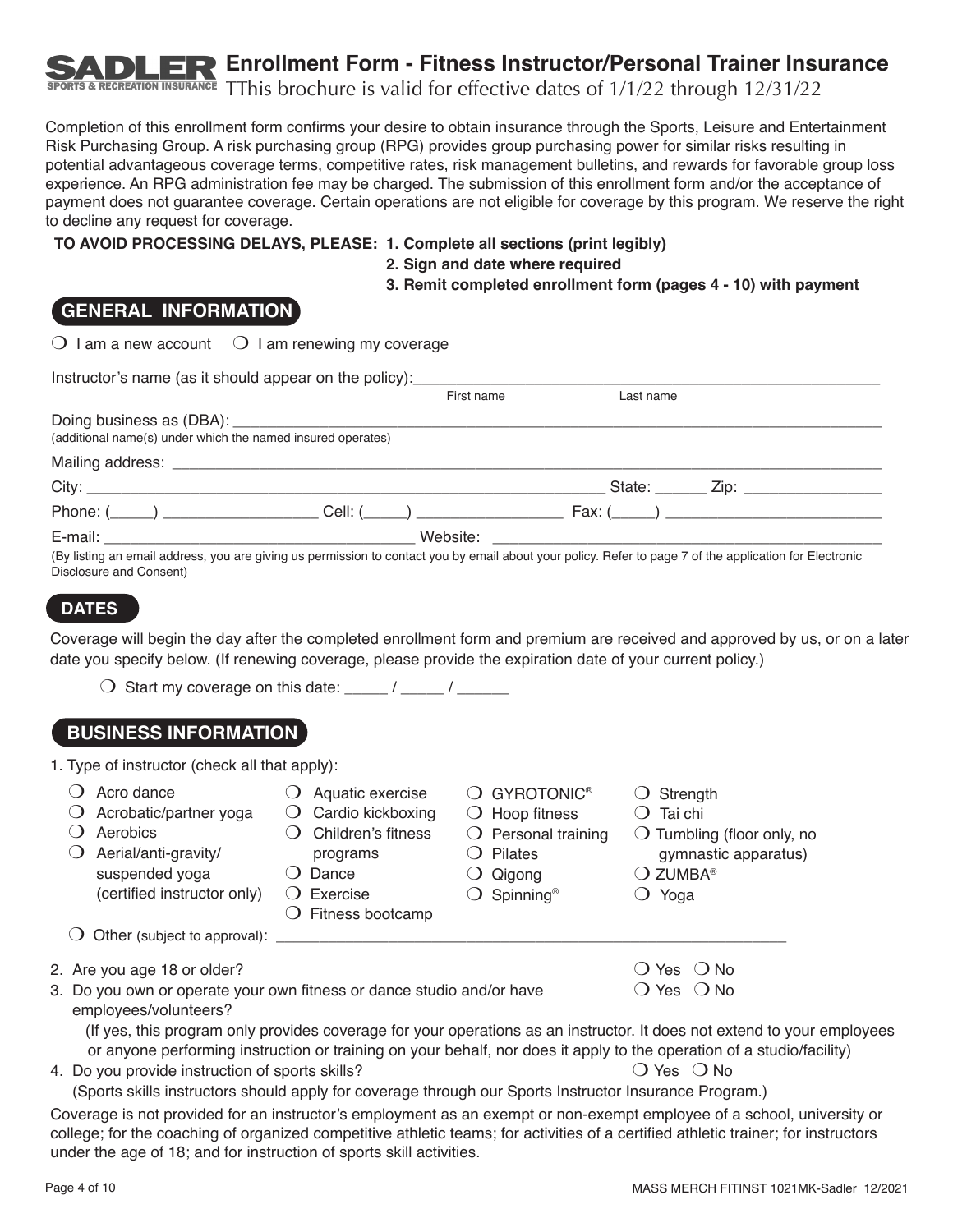## **PROGRAM COST**

#### **Please check the appropriate program and option:**

| $\bigcirc$ I am a Certified instructor (certificate information must be provided) |  |  |
|-----------------------------------------------------------------------------------|--|--|
|-----------------------------------------------------------------------------------|--|--|

| Certification organization: | Certification number: | Expiration date: |
|-----------------------------|-----------------------|------------------|
| Certification organization: | Certification number: | Expiration date: |
| Certification organization: | Certification number: | Expiration date: |
| Certification organization: | Certification number: | Expiration date: |
| Certification organization: | Certification number: | Expiration date: |
| Certification organization: | Certification number: | Expiration date: |
| Certification organization: | Certification number: | Expiration date: |

|             | <b>Options</b> | <b>Limits of</b>       | $1 - Year$  | 2 - Years     |
|-------------|----------------|------------------------|-------------|---------------|
| $\Box$      |                | <b>Liability (CGL)</b> | <b>Cost</b> | Cost          |
| 6<br>도<br>이 | Option 1       | \$1,000,000            | 194.00      | 338.00<br>\$  |
|             | Option 2       | \$2,000,000            | 284.00      | 499.50        |
| π           | Option 3       | \$3,000,000            | 534.00      | Not Available |
|             | Option 4       | \$4,000,000            | 784.00      | Not Available |
|             | Option 5       | \$5,000,000            | \$1,034.00  | Not Available |

### m **I am a Non-certified Instructor**

| <u>dana</u><br>Tungk | <b>Options</b> | <b>Limits of</b><br><b>Liability (CGL)</b> | 1 – Year<br><b>Cost</b> | 2 - Years<br><b>Cost</b> |
|----------------------|----------------|--------------------------------------------|-------------------------|--------------------------|
|                      | Option 1       | \$1,000,000                                | 245.00                  | 429.00                   |
| <b>SEE</b>           | Option 2       | \$2,000,000                                | 360.00                  | 636.00                   |
|                      | Option 3       | \$3,000,000                                | 610.00                  | Not Available            |
| ã                    | Option 4       | \$4,000,000                                | 860.00                  | Not Available            |
| Ž.                   | Option 5       | \$5,000,000                                | \$1,110.00              | Not Available            |

\*\*Costs include premium and a \$15 risk purchasing group administration fee\*\*

**COSTS ARE 100% NON-REFUNDABLE/NON-TRANSFERRABLE ONCE COVERAGE BEGINS. COVERAGE IS CONTINGENT UPON RECEIPT OF PAYMENT AND A FULLY COMPLETED ENROLLMENT FORM.** 

### **NO COVERAGE WILL BE DEEMED IN EFFECT UNTIL THE ACCURATE PAYMENT IS RECEIVED BY THE COMPANY OR THEIR REPRESENTATIVE.**

**CANCELLATIONS/CHANGES CAN ONLY BE MADE BY THE NAMED INSURED.**

#### **Sadler & Company Inc. PO Box 5866, Columbia, SC 29250 Agent : John Sadler (P) 800-622-7370 (F) 803-256-4017 Email: instructor@sadlersports.com**

Sadler & Company of SC, Inc. - AR (License #254179) D/B/A Sadler Insurance Agency - CA (License #0B57651 John Sadler Insurance Services - MA Sadler Agency - NY (PC - 532473 and LA - 532473) / Sadler Insurance Agency - OK / Sadler & Company, Inc. - TX (License #194495) Sadler and Company - VT (License #577)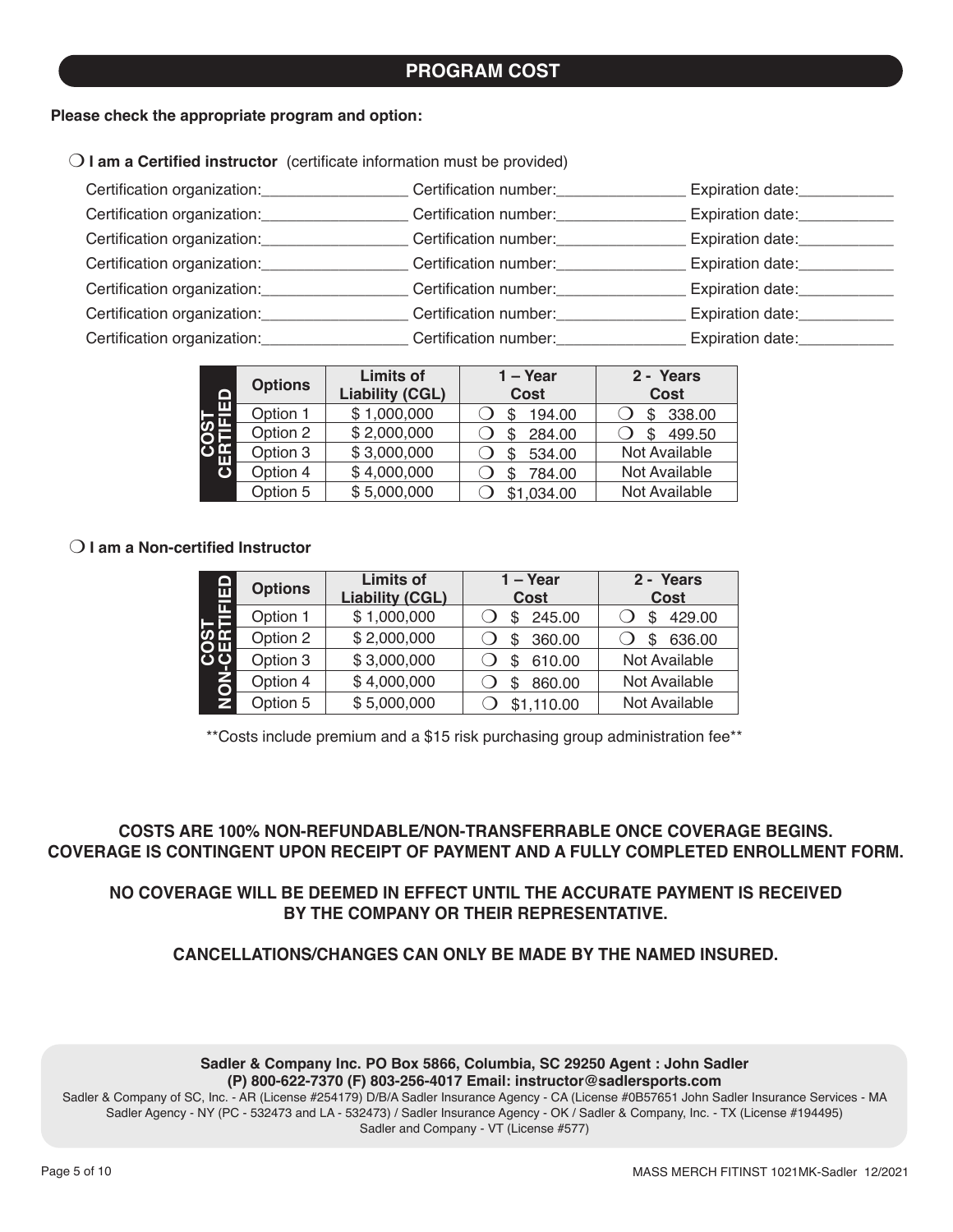## **CERTIFICATE REQUESTS**

| Once your enrollment form is approved, you will receive a Certificate of Insurance as evidence that coverage is bound.<br>Complete this section if you require additional certificates listing a facility, property owner or similar third-party as<br>an additional insured on your policy. Provide a separate request for each additional certificate needed. |
|-----------------------------------------------------------------------------------------------------------------------------------------------------------------------------------------------------------------------------------------------------------------------------------------------------------------------------------------------------------------|
| Note: Please request all additional insureds needed for this policy term. Additional insureds from the expiring policy term will<br>not be automatically renewed.                                                                                                                                                                                               |
| 1. When is this certificate needed? : $\frac{1}{\sqrt{1-\frac{1}{2}}}\frac{1}{\sqrt{1-\frac{1}{2}}}}$                                                                                                                                                                                                                                                           |
| 2. What is the additional insured's relationship to you?<br>O Owner/manager/lessor of premises (facility or venue) $\Box$ Sponsor $\Box$ Co-promoter<br>NOTE: The certificate holder will automatically be an Additional Insured for an Owner/manager/lessor, Sponsor or Co-Promoter relationship                                                               |
|                                                                                                                                                                                                                                                                                                                                                                 |
|                                                                                                                                                                                                                                                                                                                                                                 |
| 4. Does the certificate holder/additional insured require any special wording or endorsements? $\bigcirc$ Yes $\bigcirc$ No                                                                                                                                                                                                                                     |
| If yes, check all that apply: $\bigcirc$ Waiver of subrogation $\bigcirc$ Primary/Noncontributory                                                                                                                                                                                                                                                               |
| NOTE: If you are not sure, please attach a copy of the insurance requirements/instructions you've received.                                                                                                                                                                                                                                                     |

**The most common delay in certificate processing is caused by providing partial or incorrect name and/or instructions. Please check your request carefully before submitting.**

## **COVERAGE EXCLUSIONS**

The following notable exclusions are contained in the commercial general liability coverage provided by this program (note: state variations may apply). Abuse, molestation or exploitation; Asbestos; Any adult-themed parties/meetings/trips, including but not limited to parties/meetings/trips during which demonstration of products and/or services used in the adult entertainment industry takes place; Commercial general liability standard exclusions (CG001 4/13 edition); Cap on losses from certified acts of terrorism; Communicable disease; Cryogenic chambers/therapy; Cyber incident, data compromise, and violation of statutes related to personal data; Cycling (other than stationary); Employment related practices; Fireworks; Fitness/exercise operations related in whole or part, to perform as an exotic dancer or any similar occupation in the adult entertainment industry; Fungi or bacteria; Instruction/activities held on or in open water; Lead; Medical, therapy or health care services; Nuclear energy; Operation, ownership or management of a fitness, dance or sports facility; Physicals/stress testing; Physical therapy, massage or salon services; Sale or distribution of medicinal, herbal and/or nutritional products; Sexually transmitted disease; Silica or silica-related dust; Specified recreational activities – Aircraft/ hot air balloon; Airport; Amusement devices: The ownership, operation, maintenance or use of any device or equipment a person rides for enjoyment, including, but not limited to: mechanical or non-mechanical ride, slide, or water slide (including any ski or tow when used in conjunction with a water slide); inflatable recreational device, or vertical device or equipment used for climbing whether permanently affixed or temporarily erected. This exclusion does not apply to video or computer games; Animals; Bungee; Dunk tank; Haunted attraction; Performer; Rodeo; Saddle animal; Snowmobile; Total pollution with a building heating, cooling & dehumidifying equipment exception and hostile fire exception; Training programs for law enforcement, public safety and military personnel; Unmanned aircraft; Those operations listed as ineligible: Certified athletic trainers; Coaching of organized competitive athletic teams; Instructors under the age of 18; Instruction of sport skills activities: Instructor's employment as an exempt or non-exempt employee of a school, university or college.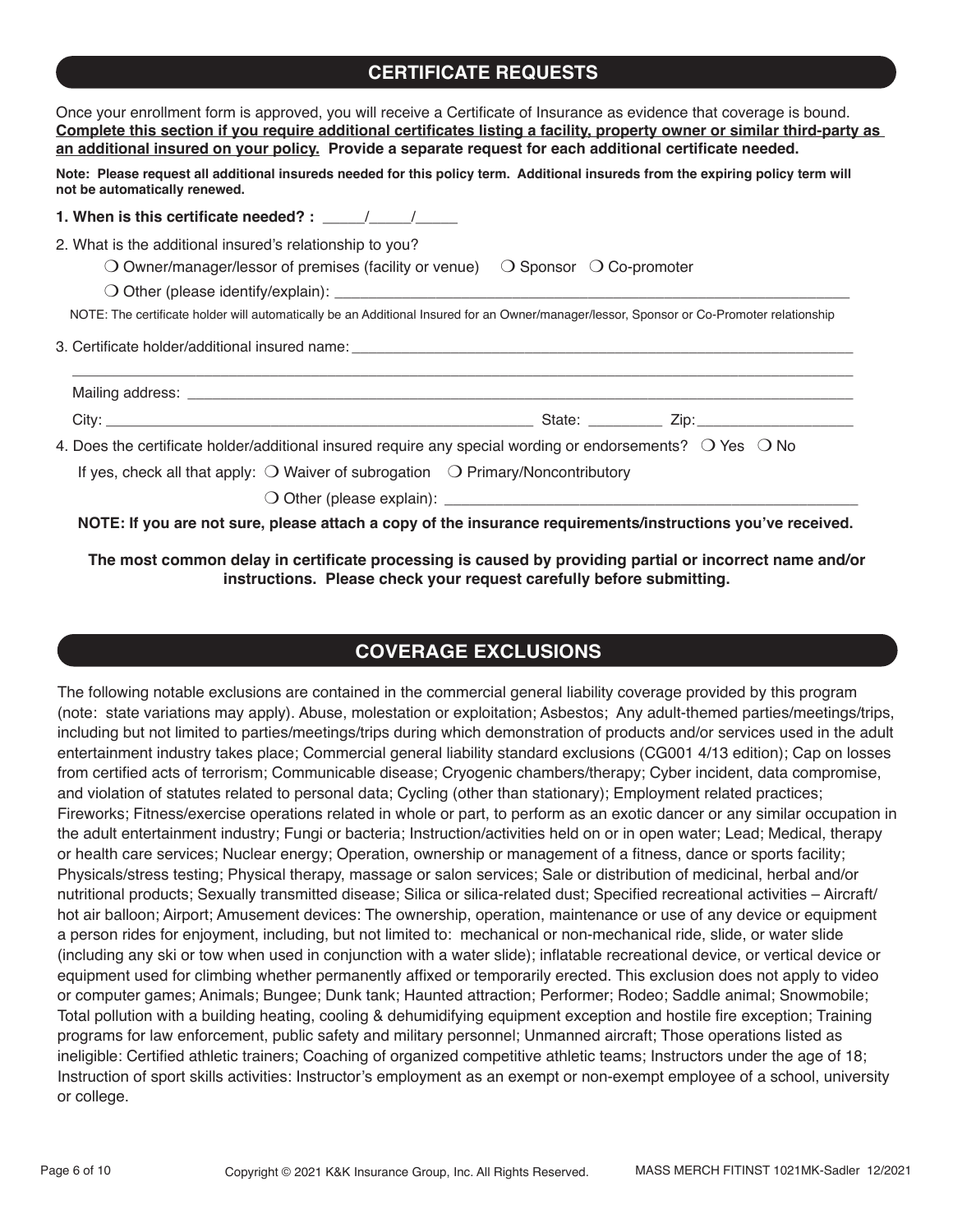### **ATTENTION: AGENT**

#### **AGENTS: YOU MUST COMPLETE THE AGENT WARRANTY SECTION BELOW. Enrollments cannot be accepted unless this section is completed.**

Please complete the information below.

| Agency name:                     |         | Agent/contact name: |              |     |  |
|----------------------------------|---------|---------------------|--------------|-----|--|
| Agency complete mailing address: |         |                     |              |     |  |
|                                  | Address | Citv                | <b>State</b> | Zip |  |
|                                  |         | Agency fax: $($     |              |     |  |
| Agent/contact e-mail address:    |         | Tax I.D.            |              |     |  |

I represent and warrant as an insurance producer that I currently maintain, and will maintain, all individual, corporate or agency licenses or permits to conduct insurance business in the state coverage for this insured is being written. I further represent and warrant that I currently maintain errors and omissions insurance with a minimum limit of \$1,000,000 for myself, my officers, and employees. If requested by us, I will provide with reasonably satisfactory evidence of all of the above mentioned items.

I understand that agents do not have authority to issue binders or a certificate of insurance on behalf of this program.

| Agent signature: |
|------------------|
|------------------|

 $\blacksquare$  Date:

## **Electronic Signature Disclosure and Consent PLEASE READ, COMPLETE #9 BELOW, AND SIGN ON PAGE 8**

#### **Electronic Signature Disclosure and Consent**

The Electronic Signatures in Global and National Commerce Act (15 U.S.C. § 7001, et seq.) provides that a signature, contract or other record may not be denied legal effect, validity or enforceability solely because it is in electronic form or because an electronic signature was used in a transaction.

Sadler & Company, Inc. (Sadler), whether on its own behalf, and/or on behalf of an insurer and/or third parties, may utilize the internet, email, cloud services, digital storage, digital media or similar electronic means to transmit Policy Documents to its clients. This Agreement informs you of your rights when we are delivering and you are receiving such documents from us electronically.

By agreeing to proceed with this transaction, you acknowledge and consent to the following:

- 1. I hereby voluntarily consent to proceeding with this transaction, and all subsequent actions related to this transaction, electronically.
- 2. I understand that further documents relating to this insurance purchased through Sadler, including but not limited to correspondence, communications, confirmations, requests for premium payments and policy documents, may, to the extent permitted by law, be transmitted by electronic means to me, including by e-mail sent to the e-mail address I have provided as part of this transaction and/or my on-line registration. I consent to such documents being provided to me electronically.
- 3. Notwithstanding paragraph 2, any notice of cancellation shall be sent to me by mailing to the address I have provided as part of my registration and/or application for insurance, or to such other address for which I have provided notice pursuant to the terms of the policy.
- 4. Any change or revision to the e-mail address or other electronic contact information which I have provided as part of this transaction and/or my on-line registration process shall be requested by me by faxing, emailing or by mailing a written notice to: Sadler & Company, Inc., P.O. Box 5866, Columbia, SC 29250.
- 5. I understand that I have the right to obtain a paper copy of any electronic record provided to me pursuant to this transaction or any subsequent transaction involving my coverage by mailing a written request to the address provided in paragraph 4.
- 6. In order to access the electronic records provided, the following hardware and software are required: (a) a personal computer or other device through which Internet access is available, (b) an Internet connection, (c) an e-mail account with an Internet service provider, and (d) Adobe Acrobat Reader.
- 7. I understand that I have the right and option to withdraw my consent to the receipt of further electronic documents at any time by faxing, emailing or mailing a written request to the address provided in paragraph 4. By withdrawing my consent to electronic delivery of documents I understand that I will receive a paper copy of future policy documentation.
- 8. Information relating to this transaction is subject to the terms of our privacy statement, a copy of which is provided at www.sadlersports.com.
- 9. DOCUMENT DELIVERY. After this enrollment form is approved, you will receive a certificate of insurance showing evidence that coverage has been bound. When submitted through an insurance agent or broker, this coverage document will only be delivered to them. Additional certificate requests will be issued to the same person. Providing an email address in this application will be deemed consent to us to deliver documents and communication to you electronically.

If you **DO NOT** want to be emailed please check here and select your preferred method of document delivery.  $\bigcirc$ 

 m Fax to: \_\_\_\_\_\_\_\_\_\_\_\_\_\_\_\_\_\_\_\_\_\_\_\_\_\_\_\_\_\_\_\_\_\_\_\_\_\_\_\_\_\_ attn: \_\_\_\_\_\_\_\_\_\_\_\_\_\_\_\_\_\_\_\_\_\_\_\_\_\_\_\_\_\_\_\_\_\_\_\_\_\_\_\_\_  $\bigcirc$  Mail to:  $\qquad \qquad \qquad$  attn:

Page 7 of 10 MASS MERCH FITINST 1021MK-Sadler 12/2021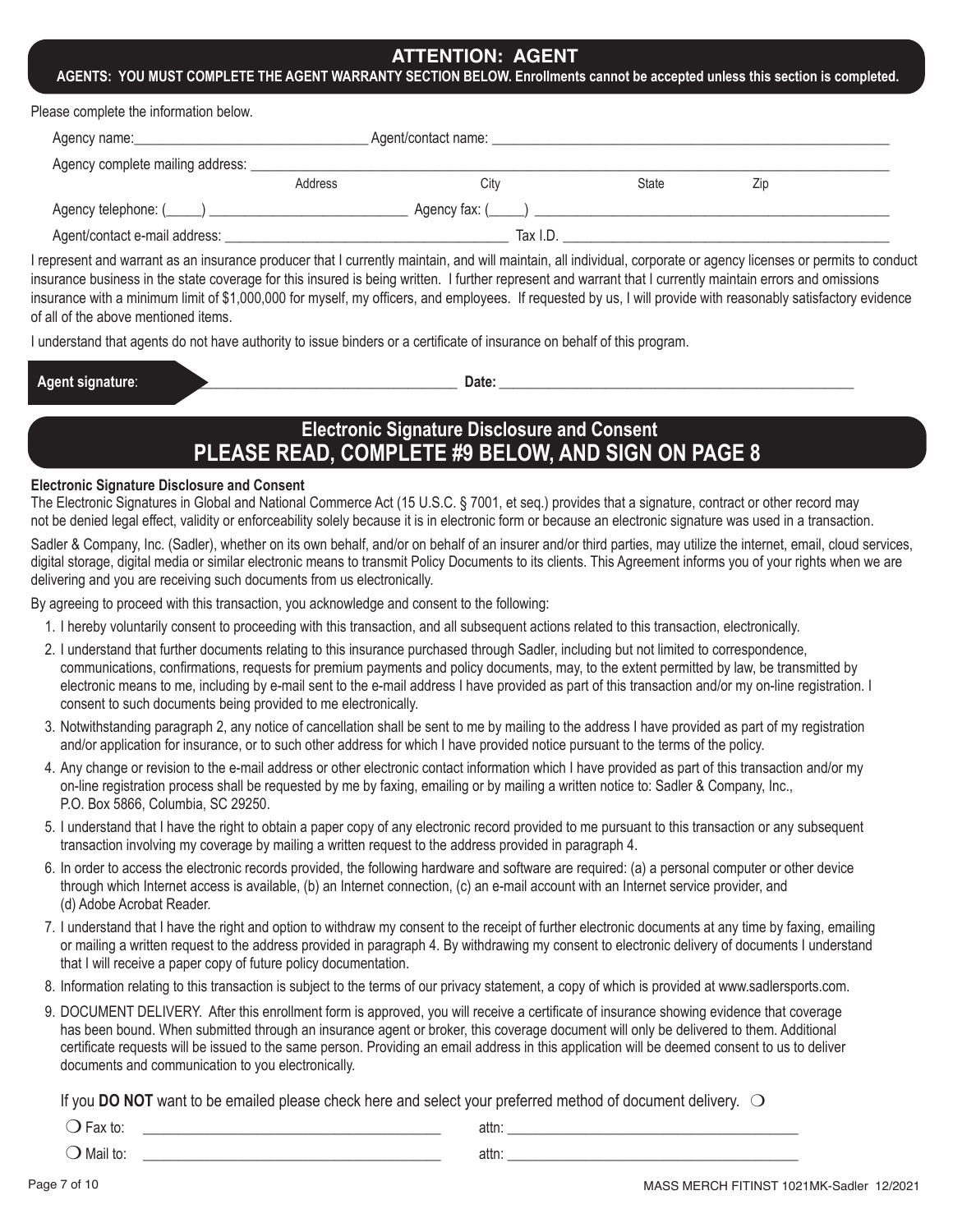## **REPRESENTATION STATEMENT**

### **Representation Statement**

The undersigned authorized officer of the applicant declares that the statements set forth herein are true to the best of his or her knowledge. The undersigned authorized officer agrees that if the information supplied on the application changes between the date of the application and the effective date of the insurance, he/she (undersigned) will immediately notify the insurer of such changes, and the insurer may withdraw or modify any outstanding quotations and/or authorization or agreement to bind the insurance. Signing of this application does not bind the applicant to the insurer to complete the insurance.

I am aware that accurate reporting is required for premium calculation and that my books and records, as they relate to this coverage, may be examined or audited by the company at any time during the coverage period and up to three years thereafter. I acknowledge that intentional misrepresentation or misreporting may jeopardize coverage and that the company reserves the right to decline/void any ineligible coverage.

I further acknowledge that, I have reviewed all information provided with this enrollment form and understand the exclusions which apply, as well as the activities and operations for which coverage is not provided.

**Applicant name** (from page 4): \_\_\_\_\_\_\_\_\_\_\_\_\_\_\_\_\_\_\_\_\_\_\_\_\_\_\_\_\_\_\_\_\_\_\_\_\_\_\_\_\_\_\_\_\_\_\_\_\_\_\_\_\_\_\_\_\_\_\_\_\_\_\_\_\_\_\_\_\_\_\_\_\_\_\_\_\_\_\_\_\_\_\_

| Applicant or agent signature: |        | Date: |
|-------------------------------|--------|-------|
| Printed name:                 | Title: |       |

**If an agent:** Check here to acknowledge you are signing on behalf of the named insured  $\bigcirc$ 

## **COSTS ARE 100% NON-REFUNDABLE/NON-TRANSFERRABLE ONCE COVERAGE BEGINS. COVERAGE IS CONTINGENT UPON RECEIPT OF PAYMENT AND A FULLY COMPLETED ENROLLMENT FORM.**

### **NO COVERAGE WILL BE DEEMED IN EFFECT UNTIL THE ACCURATE PAYMENT IS RECEIVED BY THE COMPANY OR THEIR REPRESENTATIVE.**

### **CANCELLATIONS/CHANGES CAN ONLY BE MADE BY THE NAMED INSURED.**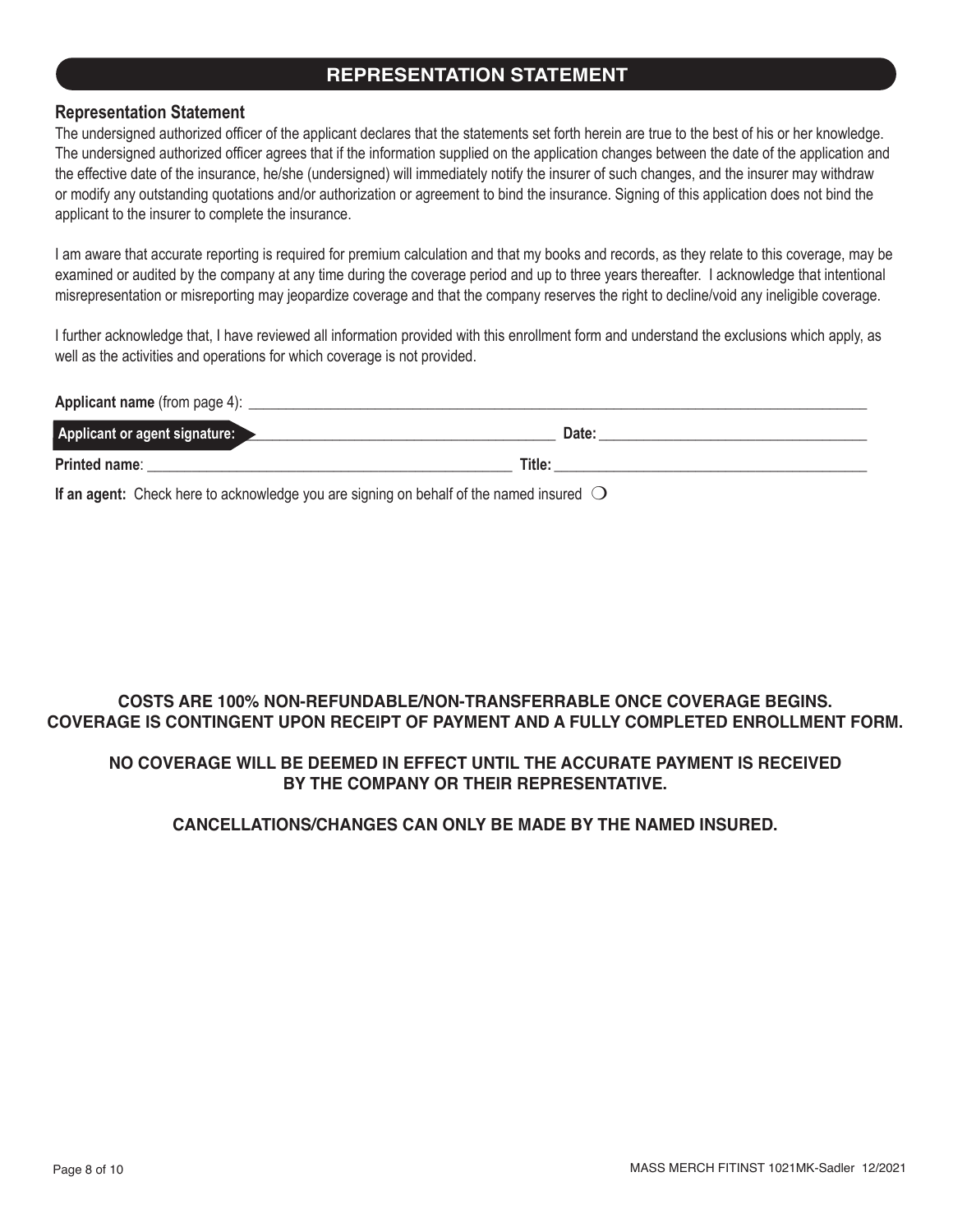### **Fair Credit Report Act Notice**

Personal information about you, including information from a credit or other investigative report, may be collected from persons other than you in connection with this application for insurance and subsequent amendments and renewals. Such information as well as other personal and privileged information collected by us or our agents may in certain circumstances be disclosed to third parties without your authorization. Credit scoring information may be used to help determine either your eligibility for insurance or the premium you will be charged. We may use a third party in connection with the development of your score. You have the right to review your personal information in our files and can request correction of any inaccuracies. A more detailed description of your rights and our practices regarding such information is available upon request. Contact your agent or broker for instructions on how to submit a request to us

### **Fraud Warning**

**Applicable in AL, AR, DC, LA, MD, NM, RI and WV:** Any person who knowingly (or willfully)\* presents a false or fraudulent claim for payment of a loss or benefit or knowingly (or willfully)\* presents false information in an application for insurance is guilty of a crime and may be subject to fines and confinement in prison. \*Applies in MD only.

**Applicable in CO:** It is unlawful to knowingly provide false, incomplete, or misleading facts or information to an insurance company for the purpose of defrauding or attempting to defraud the company. Penalties may include imprisonment, fines, denial of insurance and civil damages. Any insurance company or agent of an insurance company who knowingly provides false, incomplete, or misleading facts or information to a policyholder or claimant for the purpose of defrauding or attempting to defraud the policyholder or claimant with regard to a settlement or award payable from insurance proceeds shall be reported to the Colorado Division of Insurance within the Department of Regulatory Agencies.

**Applicable in FL and OK:** Any person who knowingly and with intent to injure, defraud, or deceive any insurer files a statement of claim or an application containing any false, incomplete, or misleading information is guilty of a felony (of the third degree)\*. \*Applies in FL only.

**Applicable in KS:** Any person who, knowingly and with intent to defraud, presents, causes to be presented or prepares with knowledge or belief that it will be presented to or by an insurer, purported insurer, broker or any agent thereof, any written, electronic, electronic impulse, facsimile, magnetic, oral, or telephonic communication or statement as part of, or in support of, an application for the issuance of, or the rating of an insurance policy for personal or commercial insurance, or a claim for payment or other benefit pursuant to an insurance policy for commercial or personal insurance which such person knows to contain materially false information concerning any fact material thereto; or conceals, for the purpose of misleading, information concerning any fact material thereto commits a fraudulent insurance act.

**Applicable in KY, NY, OH and PA:** Any person who knowingly and with intent to defraud any insurance company or other person files an application for insurance or statement of claim containing any materially false information or conceals for the purpose of misleading, information concerning any fact material thereto commits a fraudulent insurance act, which is a crime and subjects such person to criminal and civil penalties (not to exceed five thousand dollars and the stated value of the claim for each such violation)\*. \*Applies in NY only.

**Applicable in ME, TN, VA and WA:** It is a crime to knowingly provide false, incomplete or misleading information to an insurance company for the purpose of defrauding the company. Penalties (may)\* include imprisonment, fines and denial of insurance benefits. \*Applies in ME only.

**Applicable in MN:** A person who files a claim with intent to defraud or helps commit a fraud against an insurer is guilty of a crime.

**Applicable in NJ:** Any person who includes any false or misleading information on an application for an insurance policy is subject to criminal and civil penalties.

**Applicable in OR:** Any person who knowingly and with intent to defraud or solicit another to defraud the insurer by submitting an application containing a false statement as to any material fact may be violating state law.

**Applicable in VT:** Any person who knowingly presents a false statement in an application for insurance may be guilty of a criminal offense and subject to penalties under state law.

Applicable in all other states: Any person who knowingly and with intent to defraud any insurance company or other person files an application for insurance or statement of claim containing any materially false information or conceals for the purpose of misleading, information concerning any fact material thereto commits a fraudulent insurance act, which is a crime and subjects such person to criminal and civil penalties.